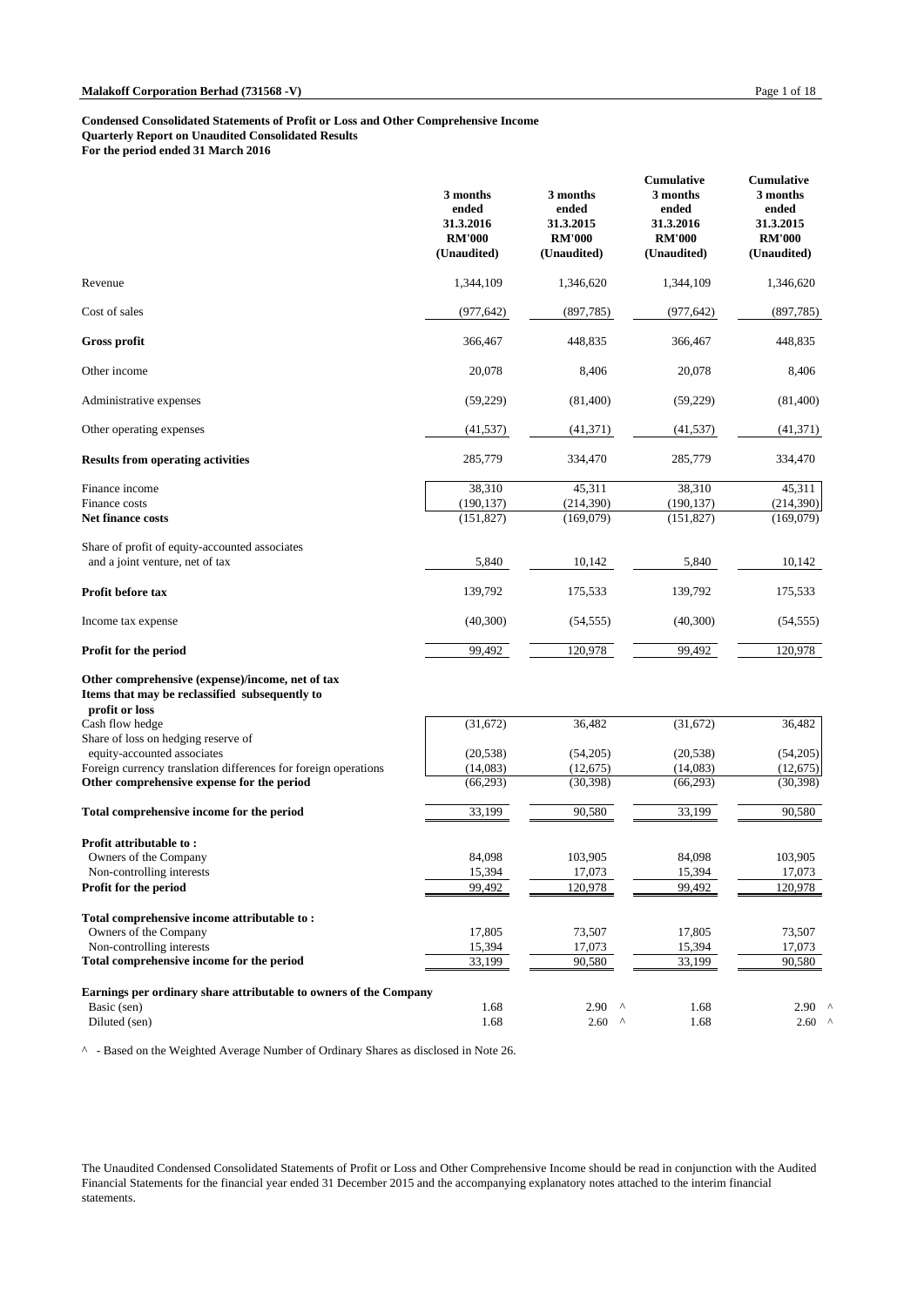#### **Condensed Consolidated Statements of Financial Position**

**As at 31 March 2016**

|                                                                                    | As at<br>31.3.2016<br><b>RM'000</b> | As at<br>31.12.2015<br><b>RM'000</b> |
|------------------------------------------------------------------------------------|-------------------------------------|--------------------------------------|
| <b>Non-current assets</b>                                                          | (Unaudited)                         | (Audited)                            |
| Property, plant and equipment                                                      | 15, 124, 231                        | 15,059,639                           |
| Intangible assets                                                                  | 4,082,529                           | 4,206,253                            |
| Prepaid lease payments                                                             | 71,241                              | 69,852                               |
| Investment in associates                                                           | 1,127,227                           | 1,179,323                            |
| Investment in an equity accounted joint venture                                    | 51,370                              | 55,440                               |
| Finance lease receivables                                                          | 2,094,411                           | 2,197,169                            |
| Derivative financial assets                                                        | 365,391                             | 509,010                              |
| Other receivables                                                                  | 99,768                              | 102,615                              |
| Deferred tax assets                                                                | 829,699                             | 817,933                              |
| <b>Total non-current assets</b>                                                    | 23,845,867                          | 24, 197, 234                         |
| <b>Current assets</b>                                                              |                                     |                                      |
| Trade and other receivables                                                        | 1,614,001                           | 1,882,638                            |
| Inventories                                                                        | 567,685                             | 575,094                              |
| Current tax assets                                                                 | 223,815                             | 235,039                              |
| Other investments                                                                  | 712,061                             | 629,241                              |
| Cash and cash equivalents                                                          | 3,323,383                           | 2,853,346                            |
| <b>Total current assets</b>                                                        | 6,440,945                           | 6,175,358                            |
| <b>Total assets</b>                                                                | 30,286,812                          | 30,372,592                           |
| <b>Equity</b>                                                                      |                                     |                                      |
| Share capital                                                                      | 500,000                             | 500,000                              |
| Share premium                                                                      | 5,192,215                           | 5,192,215                            |
| Reserves                                                                           | (28,670)                            | 37,623                               |
| Retained profits                                                                   | 157,810                             | 73,712                               |
| <b>Equity attributable to owners of the Company</b>                                | 5,821,355                           | 5,803,550                            |
| Non-controlling interests                                                          | 225,398                             | 215,004                              |
| <b>Total equity</b>                                                                | 6,046,753                           | 6,018,554                            |
| <b>Non-current liabilities</b>                                                     |                                     |                                      |
| Loan and borrowings                                                                | 16,604,804                          | 16,624,567                           |
| Employee benefits                                                                  | 86,488                              | 84,898                               |
| Provision for decommissioning cost                                                 | 81,877                              | 68,058                               |
| Deferred income                                                                    | 3,008,856                           | 2,968,256                            |
| Derivative financial liabilities                                                   | 152,017                             | 152,497                              |
| Deferred tax liabilities<br><b>Total non-current liabilities</b>                   | 2,692,803<br>22,626,845             | 2,726,034<br>22,624,310              |
|                                                                                    |                                     |                                      |
| <b>Current liabilities</b>                                                         |                                     |                                      |
| Trade and other payables                                                           | 802,237                             | 824,322                              |
| Current tax liabilities                                                            | 23,126                              | 12,134                               |
| Loans and borrowings                                                               | 619,611                             | 723,041                              |
| Derivative financial liabilities                                                   | 24,606                              | 29,124                               |
| Deferred income                                                                    | 143,634                             | 141,107                              |
| <b>Total current liabilities</b>                                                   | 1,613,214                           | 1,729,728                            |
| <b>Total liabilities</b>                                                           | 24,240,059                          | 24,354,038                           |
| <b>Total equity and liabilities</b>                                                | 30,286,812                          | 30,372,592                           |
| Net assets per share attributable to<br>ordinary equity holders of the parent (RM) | 1.16                                | 1.16                                 |

The Unaudited Condensed Consolidated Statements of Financial Position should be read in conjunction with the Audited Financial Statements for the financial year ended 31 December 2015 and the accompanying explanatory notes attached to the interim financial statements.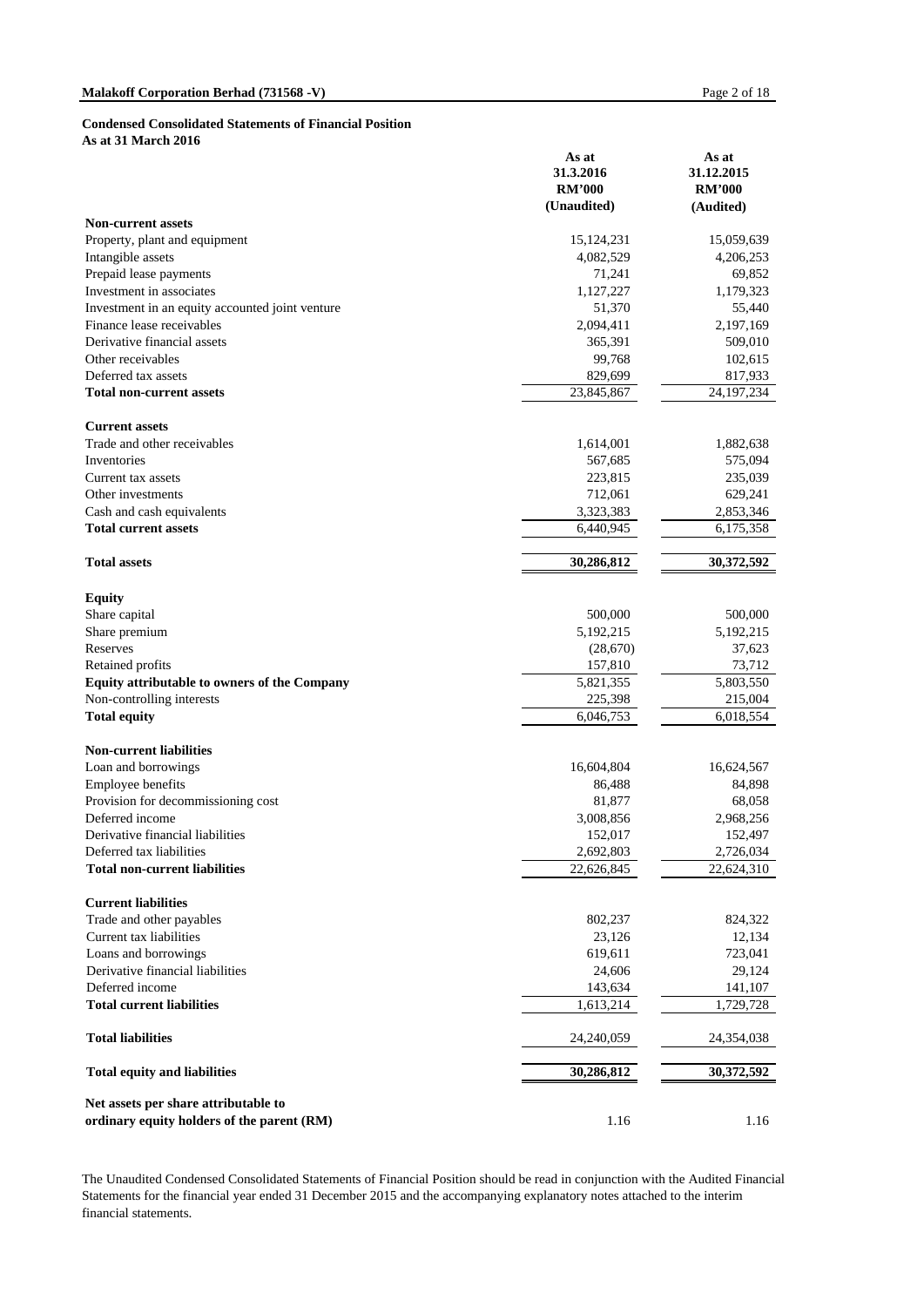#### **Malakoff Corporation Berhad (731568 -V)** Page 3 of 18

#### **Condensed Consolidated Statement of Changes in Equity For the period ended 31 March 2016**

|                                                                        |                           |                             |                           |                             |                                        |                                     |                          | <b>Distributable</b>                                                  |                               |                                               |                                         |
|------------------------------------------------------------------------|---------------------------|-----------------------------|---------------------------|-----------------------------|----------------------------------------|-------------------------------------|--------------------------|-----------------------------------------------------------------------|-------------------------------|-----------------------------------------------|-----------------------------------------|
|                                                                        | Share capital             |                             | Share premium             |                             |                                        | <b>Reserves</b>                     |                          |                                                                       |                               |                                               |                                         |
|                                                                        | Ordinary<br><b>RM'000</b> | Preference<br><b>RM'000</b> | Ordinary<br><b>RM'000</b> | Preference<br><b>RM'000</b> | Capital<br>Redemption<br><b>RM'000</b> | <b>Translation</b><br><b>RM'000</b> | Hedging<br><b>RM'000</b> | <b>Retained Profits /</b><br>(Accumulated<br>Losses)<br><b>RM'000</b> | <b>Total</b><br><b>RM'000</b> | Non-controlling<br>interests<br><b>RM'000</b> | Total<br><b>Equity</b><br><b>RM'000</b> |
| At 1 January 2016                                                      | 500,000                   |                             | 5,192,215                 |                             | 840                                    | 17,105                              | 19,678                   | 73,712                                                                | 5,803,550                     | 215,004                                       | 6,018,554                               |
| Foreign currency translation<br>differences for foreign operations     |                           |                             |                           |                             |                                        | (14,083)                            |                          |                                                                       | (14,083)                      | $\sim$                                        | (14,083)                                |
| Cash flow hedge                                                        |                           |                             |                           |                             |                                        |                                     | (31,672)                 |                                                                       | (31,672)                      |                                               | (31,672)                                |
| Share of loss on hedging reserves attributable to associates           |                           |                             |                           |                             |                                        |                                     | (20, 538)                | $\overline{\phantom{a}}$                                              | (20, 538)                     | ٠                                             | (20, 538)                               |
| Other comprehensive expense for the period                             |                           |                             |                           |                             |                                        | (14,083)                            | (52,210)                 |                                                                       | (66, 293)                     |                                               | (66, 293)                               |
| Profit for the period<br>Comprehensive (expense)/income for the period | $\sim$                    | $\overline{\phantom{a}}$    | $\sim$                    |                             | $\overline{\phantom{a}}$<br>$\sim$     | (14,083)                            | $\sim$<br>(52,210)       | 84,098<br>84,098                                                      | 84,098<br>17,805              | 15,394<br>15,394                              | 99,492<br>33,199                        |
|                                                                        |                           |                             |                           |                             |                                        |                                     |                          |                                                                       |                               |                                               |                                         |
| Dividends to non-controlling interests                                 | $\sim$                    | $\sim$                      | $\sim$                    | $\sim$                      | $\sim$                                 | $\sim$                              | $\sim$                   | $\sim$                                                                | ÷                             | (5,000)                                       | (5,000)                                 |
| Total distribution to owners                                           |                           | $\sim$                      |                           |                             |                                        | ÷                                   | ٠                        | ٠                                                                     | ÷.                            | (5,000)                                       | (5,000)                                 |
| At 31 March 2016                                                       | 500,000                   |                             | 5,192,215                 |                             | 840                                    | 3.022                               | (32, 532)                | 157,810                                                               | 5,821,355                     | 225,398                                       | 6,046,753                               |
| At 1 January 2015                                                      | 351,344                   | 4,179                       | 3,162,096                 | 413,741                     | 840                                    | (14, 944)                           | 75,378                   | (28,985)                                                              | 3,963,649                     | 212,967                                       | 4,176,616                               |
| Foreign currency translation<br>differences for foreign operations     |                           |                             |                           |                             |                                        | (12,675)                            | $\sim$                   |                                                                       | (12, 675)                     |                                               | (12, 675)                               |
| Cash flow hedge                                                        |                           |                             |                           |                             |                                        | ×.                                  | 36,482                   |                                                                       | 36,482                        |                                               | 36,482                                  |
| Share of loss on hedging reserves attributable to associates           |                           |                             |                           |                             |                                        |                                     | (54,205)                 | $\sim$                                                                | (54,205)                      | $\sim$                                        | (54,205)                                |
| Other comprehensive expense for the period                             | $\sim$                    | $\sim$                      | $\overline{\phantom{a}}$  |                             | ÷.                                     | (12,675)                            | (17, 723)                | ÷.                                                                    | (30, 398)                     | ×                                             | (30, 398)                               |
| Profit for the period                                                  | $\sim$                    | $\sim$                      | $\overline{\phantom{a}}$  |                             |                                        |                                     | $\sim$                   | 103,905                                                               | 103,905                       | 17,073                                        | 120,978                                 |
| Comprehensive (expense)/income for the period                          | $\sim$                    | $\sim$                      | $\sim$                    | $\sim$                      | $\sim$                                 | (12, 675)                           | (17, 723)                | 103,905                                                               | 73,507                        | 17,073                                        | 90,580                                  |
| Dividends to owners of the Company                                     |                           | $\sim$                      |                           |                             |                                        |                                     | ٠                        | (100,000)                                                             | (100,000)                     |                                               | (100,000)                               |
| Dividends to non-controlling interests                                 | $\sim$                    | $\sim$                      | $\overline{\phantom{a}}$  | $\sim$                      | $\overline{\phantom{a}}$               | $\sim$                              | $\sim$                   | $\sim$                                                                |                               | (15,000)                                      | (15,000)                                |
| Total distribution to owners                                           |                           |                             |                           |                             |                                        |                                     | ٠                        | (100,000)                                                             | (100,000)                     | (15,000)                                      | (115,000)                               |
| At 31 March 2015                                                       | 351,344                   | 4,179                       | 3,162,096                 | 413,741                     | 840                                    | (27, 619)                           | 57,655                   | (25,080)                                                              | 3,937,156                     | 215,040                                       | 4,152,196                               |

The Unaudited Condensed Consolidated Statements of Changes in Equity should be read in conjunction with the Audited Financial Statements for the financial year ended 31 December 2015 and the accompanying explanatory notes statements.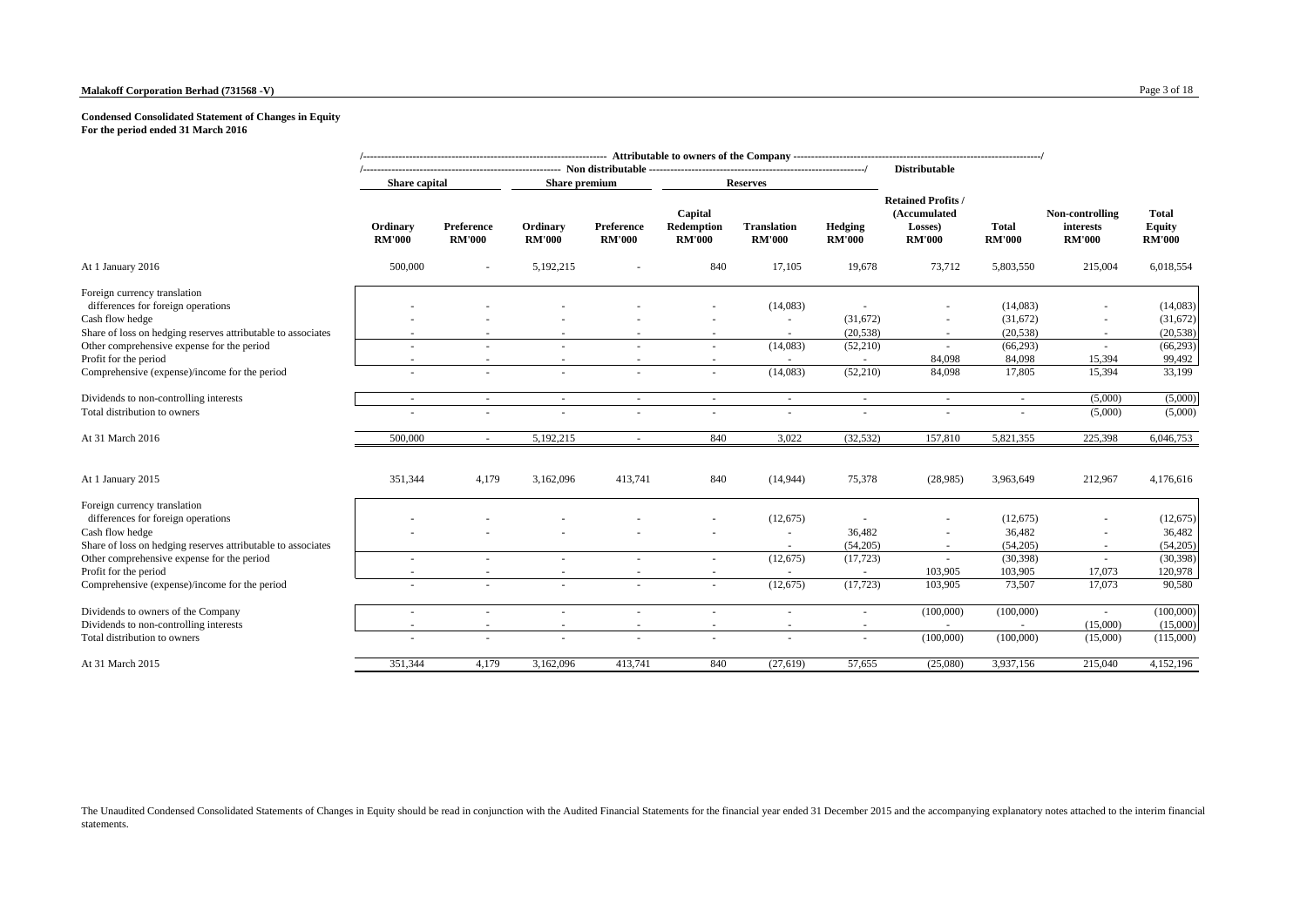#### **Condensed Consolidated Statements of Cash Flows For the period ended 31 March 2016**

|                                                                                | 3 months<br>ended<br>31.3.2016 | 3 months<br>ended<br>31.3.2015 |
|--------------------------------------------------------------------------------|--------------------------------|--------------------------------|
|                                                                                | <b>RM'000</b>                  | <b>RM'000</b>                  |
|                                                                                | (Unaudited)                    | (Unaudited)                    |
| <b>Cash flows from operating activities</b>                                    |                                |                                |
| Profit before tax                                                              | 139,792                        | 175,533                        |
| <b>Adjustments for:</b>                                                        |                                |                                |
| Non cash-item                                                                  | 313,080                        | 291,671                        |
| Finance costs                                                                  | 190,137                        | 214,390                        |
| Finance income                                                                 | (38,310)                       | (45,311)                       |
| Share of profit of equity-accounted associates and a joint venture, net of tax | (5,840)                        | (10, 142)                      |
|                                                                                | 598.859                        | 626,141                        |
| Changes in:                                                                    |                                |                                |
| Net change in current assets                                                   | 387,758                        | (310, 454)                     |
| Net change in current liabilities                                              | (53, 227)                      | (110, 159)                     |
| Net change in non-current liabilities                                          | 56,946                         | 42,322                         |
| <b>Cash generated from operations</b>                                          | 990,336                        | 247,850                        |
| Income taxes paid                                                              | (57, 168)                      | (33,992)                       |
| Net cash from operating activities                                             | 933,168                        | 213,858                        |
| <b>Cash flows from investing activities</b>                                    |                                |                                |
| Acquisition of property, plant and equipment                                   | (244,710)                      | (157, 046)                     |
| Acquisition of prepaid lease payments                                          | (2,496)                        |                                |
| Dividend received from associates                                              |                                | 7,000                          |
| (Increase)/Decrease in other investments                                       | (82, 820)                      | 209,449                        |
| Interest received                                                              | 32,139                         | 28,398                         |
| Increase in investment in associates                                           |                                | (45, 852)                      |
| Proceeds from redemption on unquoted loan stocks                               | 4,800                          | 7,600                          |
| Redemption of unsecured loan stocks                                            |                                | (9,000)                        |
| Net cash (used in)/from investing activities                                   | (293, 087)                     | 40,549                         |
| <b>Cash flows from financing activities</b>                                    |                                |                                |
| Dividends paid to the owners of the Company                                    |                                | (100,000)                      |
| Dividends paid to non-controlling interests                                    | (5,000)                        | (15,000)                       |
| Interest paid                                                                  | (269, 149)                     | (312, 841)                     |
| Proceeds from borrowings                                                       | 185,389                        |                                |
| Repayment of borrowings                                                        | (81, 284)                      | (102, 972)                     |
| Net cash used in financing activities                                          | (170, 044)                     | (530, 813)                     |
|                                                                                |                                |                                |
| Net increase/(decrease) in cash and cash equivalents                           | 470,037                        | (276, 406)                     |
| Cash and cash equivalents at beginning of the period                           | 2,853,346                      | 3,574,900                      |
| Cash and cash equivalents at end of the period                                 | 3,323,383                      | 3,298,494                      |
| Cash and cash equivalents comprise :                                           |                                |                                |
| Deposits with licensed banks and other licensed corporations                   | 2,484,889                      | 2,784,152                      |
| Cash and bank balances                                                         | 838,494                        | 514,342                        |
|                                                                                | 3,323,383                      | 3,298,494                      |

The Unaudited Condensed Consolidated Statements of Cash Flows should be read in conjunction with the Audited Financial Statements for the financial year ended 31 December 2015 and the accompanying explanatory notes attached to the interim financial statements.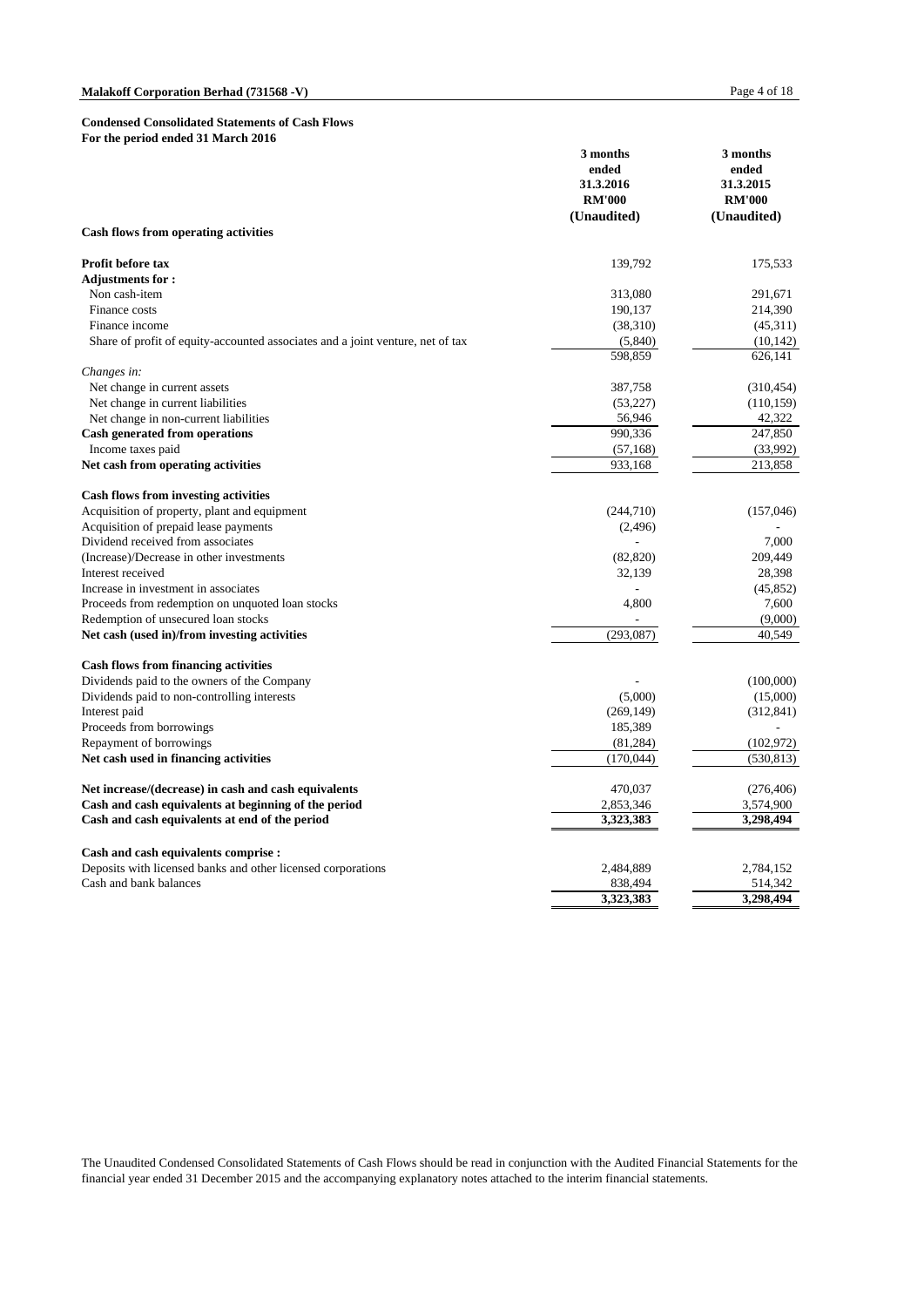#### **Notes to the interim financial statements**

#### **1. Basis of preparation**

The interim financial statements are unaudited and have been prepared in accordance with Malaysian Financial Reporting Standards ("MFRSs") 134, Interim Financial Reporting and Appendix 9B (Part A) of the Listing Requirements of Bursa Malaysia Securities Berhad. The interim financial statements should be read in conjunction with the Group's annual audited financial statements for the financial year ended 31 December 2015 and the accompanying explanatory notes attached to the interim financial statements.

The audited financial statements of the Group for the financial year ended 31 December 2015 was prepared in accordance with MFRSs, International Financial Reporting Standards and the requirements of the Companies Act, 1965 in Malaysia.

The significant accounting policies adopted in these interim financial statements are consistent with those adopted in the annual audited financial statements for the financial year ended 31 December 2015, except the Group adopted the following MFRSs, Interpretations and Amendments to MFRSs effective for annual periods beginning on or after 1 January 2016 as follows:

- Amendments to MFRS 5, *Non-current Assets Held for Sale and Discontinued Operations (Annual Improvements 2012-2014 Cycle)*
- Amendments to MFRS 7, *Financial Instruments: Disclosures (Annual Improvements 2012-2014 Cycle)*
- Amendments to MFRS 10, *Consolidated Financial Statements*, MFRS 12, *Disclosure of Interests in Other Entities* and MFRS 128, *Investments in Associates and Joint Ventures – Investment Entities: Applying the Consolidation Exception*
- Amendments to MFRS 101, *Presentation of Financial Statements Disclosure Initiative*
- Amendments to MFRS 116, *Property, Plant and Equipment* and MFRS 138, *Intangible Assets – Clarification of Acceptable Methods of Depreciation and Amortisation*
- Amendments to MFRS 116, *Property, Plant and Equipment*
- Amendments to MFRS 119, *Employee Benefits (Annual Improvements 2012-2014 Cycle)*
- Amendments to MFRS 127, *Separate Financial Statements Equity Method in Separate Financial Statements*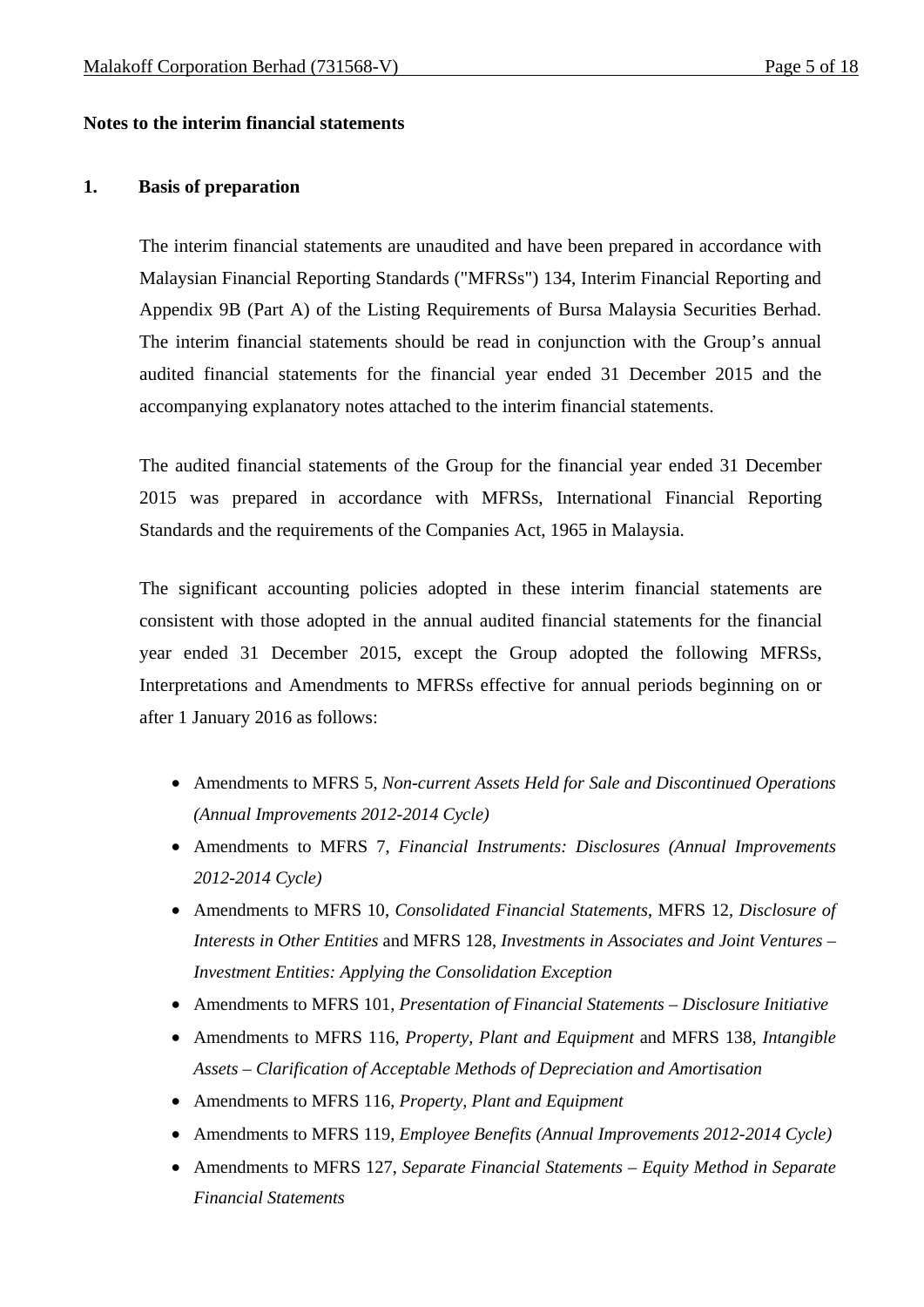Amendments to MFRS 134, *Interim Financial Reporting (Annual Improvements 2012- 2014 Cycle)*

The adoption of the above did not have any material impact on the financial statements of the Group.

#### **2. Audit qualification**

The report of the auditors on the Group's financial statements for the financial year ended 31 December 2015 was not subject to any qualification.

#### **3. Seasonal or cyclical factors**

The Group's operations have not been affected by seasonal or cyclical factors.

# **4. Unusual items**

There was no unusual item affecting assets, liabilities, equity, net income or cash flows during the current quarter under review because of its nature, size and incidence.

# **5. Changes in estimates**

 There was no material change in financial estimates that could materially affect the current interim results.

# **6. Debt and equity securities**

There was no issuance, cancellation, repurchase, resale and repayment of debt and equity securities during the current quarter except for the repayment of Prai Power Sdn Bhd's Al-Istisna bond of RM65.0 million on 26 February 2016.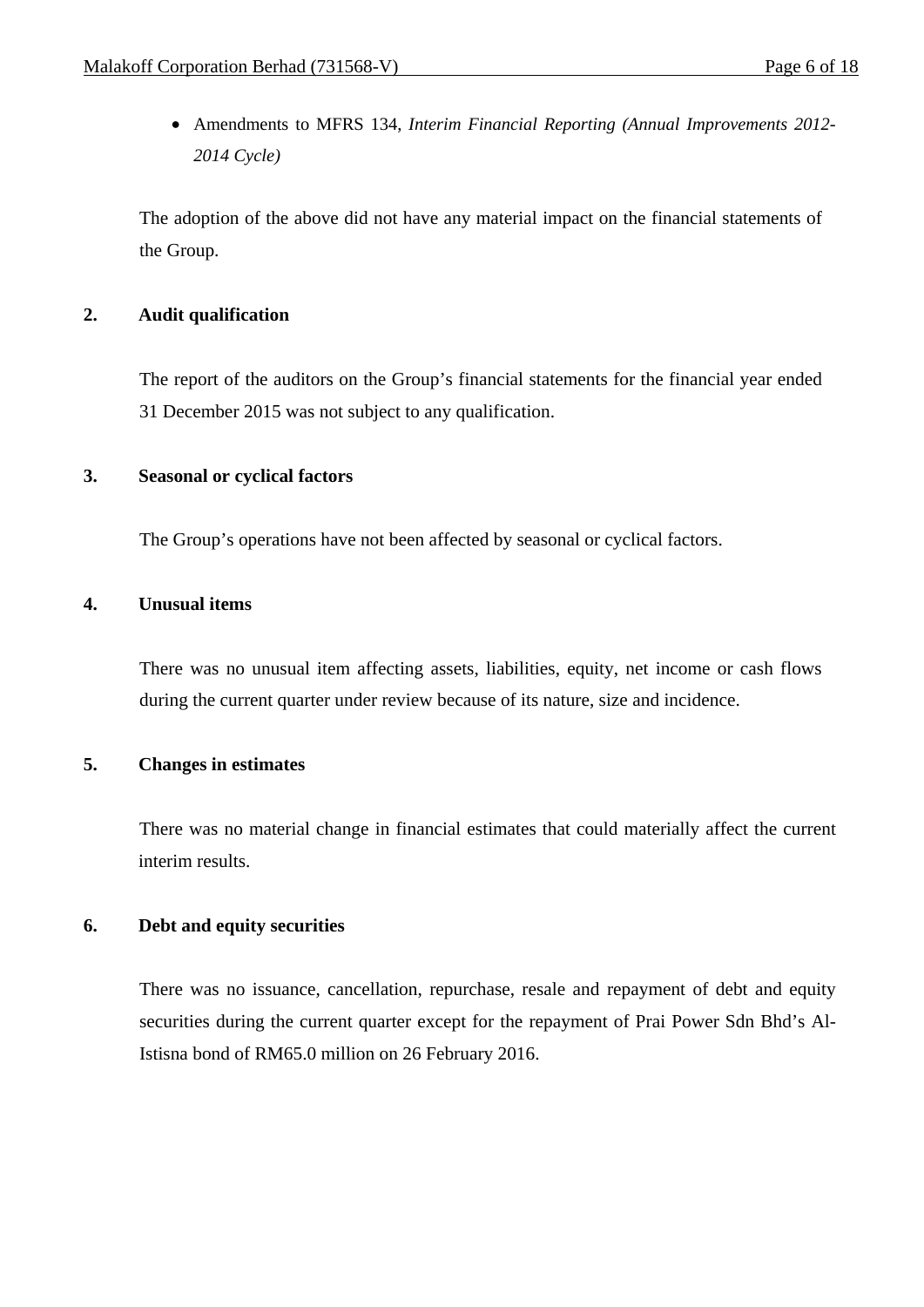# **7. Dividend paid**

There was no dividend paid during the current quarter ended 31 March 2016.

# **8. Segment Reporting**

The Group's segmental reporting for the financial period ended 31 March 2016 is as follows:

|                               | Asset      | Operation $&$ | Interco     | Total   |
|-------------------------------|------------|---------------|-------------|---------|
|                               | Management | Maintenance   | Elimination |         |
|                               | RM mil     | RM mil        | RM mil      | RM mil  |
| <b>Business segments</b>      |            |               |             |         |
| Revenue from external         | 1,334.9    | 9.2           |             | 1,344.1 |
| customers                     |            |               |             |         |
| Inter-segment revenue         | 158.8      | 258.8         | (417.6)     |         |
| <b>Total segment revenue</b>  | 1,493.7    | 268.0         | (417.6)     | 1,344.1 |
|                               |            |               |             |         |
| <b>Results from operating</b> |            |               |             |         |
| activities                    | 479.3      | 40.3          | (233.8)     | 285.8   |
| Finance income                |            |               |             | 38.3    |
| Finance costs                 |            |               |             | (190.1) |
| Share of loss of equity-      |            |               |             |         |
| accounted associates and a    |            |               |             |         |
| joint venture, net of tax     |            |               |             | 5.8     |
| Income tax expense            |            |               |             | (40.3)  |
| <b>Profit for the period</b>  |            |               |             | 99.5    |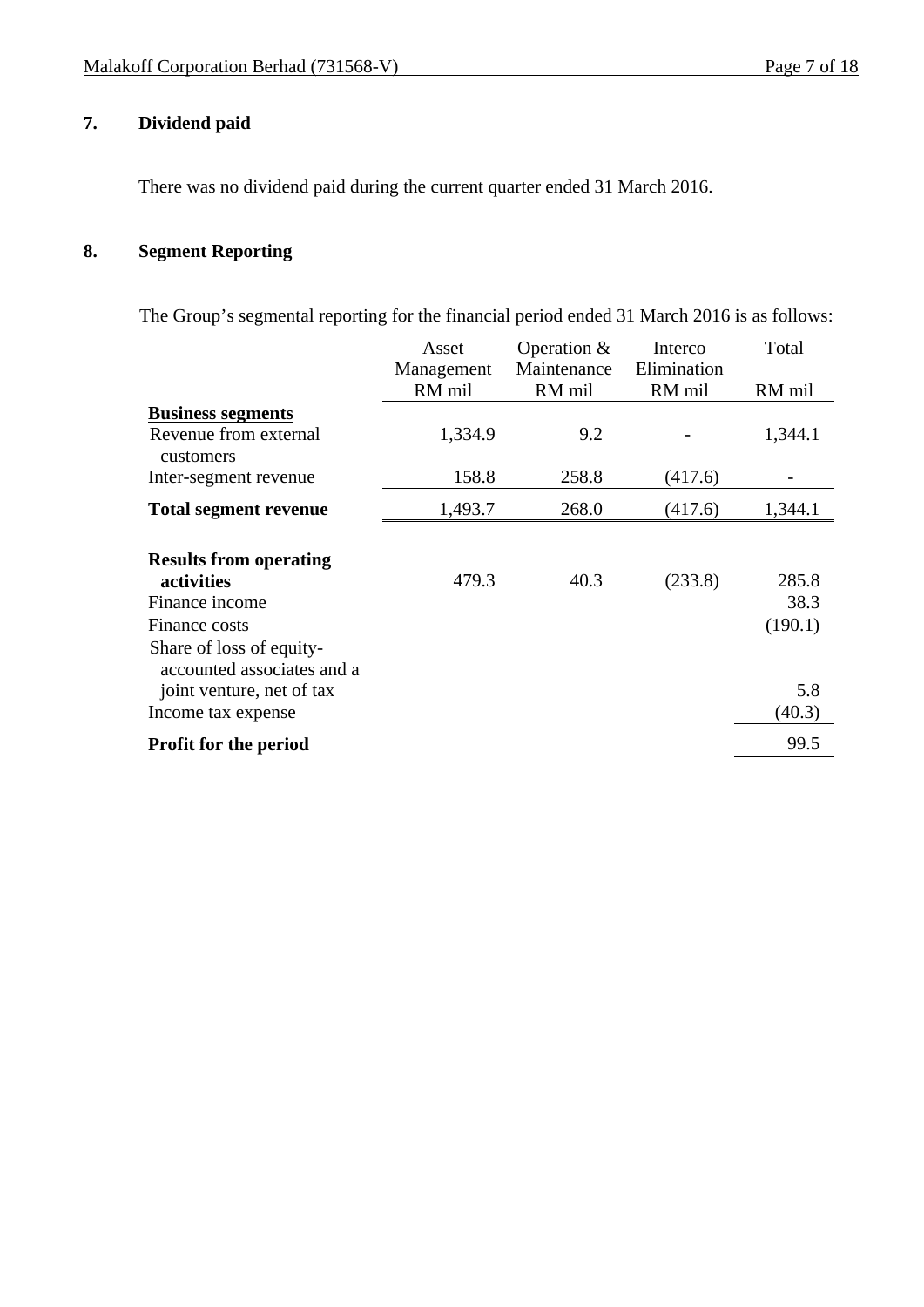The Group's segmental reporting for the corresponding period ended 31 March 2015 is as follows:

|                                                          | Asset      | Operation $&$ | Interco     | Total   |
|----------------------------------------------------------|------------|---------------|-------------|---------|
|                                                          | Management | Maintenance   | Elimination |         |
|                                                          | RM mil     | RM mil        | RM mil      | RM mil  |
| <b>Business segments</b>                                 |            |               |             |         |
| Revenue from external<br>customers                       | 1,338.3    | 8.3           |             | 1,346.6 |
| Inter-segment revenue                                    | 93.9       | 231.7         | (325.6)     |         |
| <b>Total segment revenue</b>                             | 1,432.2    | 240.0         | (325.6)     | 1,346.6 |
| <b>Results from operating</b><br>activities              | 440.0      | 66.5          | (172.0)     | 334.5   |
| Finance income                                           |            |               |             | 45.3    |
| Finance costs                                            |            |               |             | (214.4) |
| Share of profit of equity-<br>accounted associates and a |            |               |             |         |
| joint venture, net of tax                                |            |               |             | 10.1    |
| Income tax expense                                       |            |               |             | (54.6)  |
| <b>Profit for the year</b>                               |            |               |             | 120.9   |

# **9. Property, plant and equipment**

 There was no valuation of property, plant and equipment during the current quarter ended 31 March 2016 except for the amounts carried forward pertaining to certain Group's properties that had been revalued in the past.

# **10. Material events subsequent to the end of current interim period**

There was no material event subsequent to the end of the current quarter ended 31 March 2016.

# **11. Changes in composition of the Group**

There was no change in the composition of the Group during the current quarter ended 31 March 2016.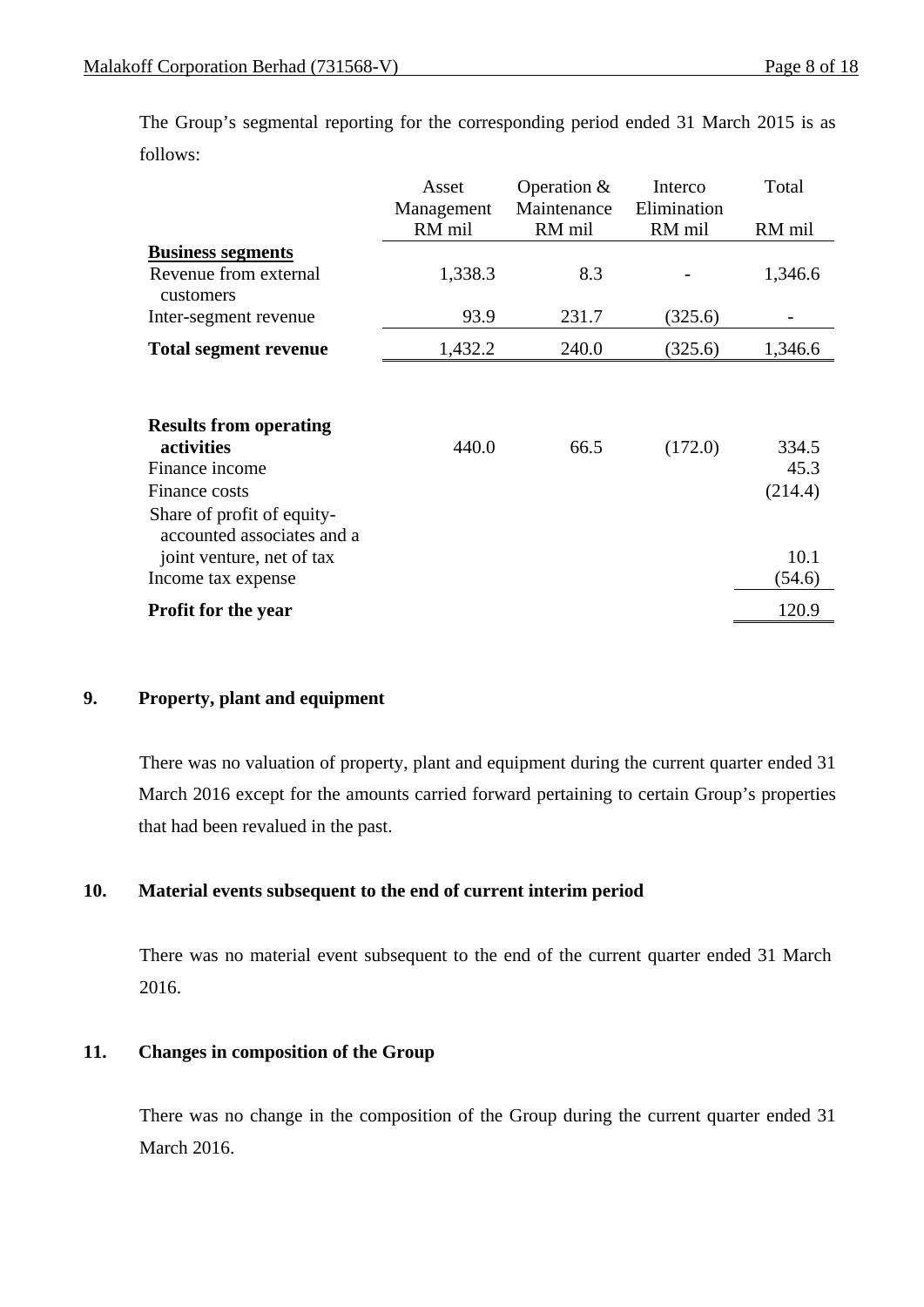# **12. Changes in contingent liabilities or contingent assets**

There was no change in contingent liabilities or contingent assets since the last audited financial statements for the financial year ended 31 December 2015 except for the following bank guarantees issued to third parties:

|                          | 31.03.16 | 31.12.15 |
|--------------------------|----------|----------|
|                          | RM'mil   | RM'mil   |
| Company and subsidiaries | 601.3    | 464.0    |

These guarantees mainly consist of guarantees for bid bonds, performance bonds and security deposits for projects.

#### **13. Capital commitments**

 Capital commitments of the Group not provided for in the interim financial report are as follows:

|                                                         | 31.03.16<br>RM'mil | 31.12.15<br>RM'mil |
|---------------------------------------------------------|--------------------|--------------------|
| Property, plant and equipment:                          |                    |                    |
| Authorised and contracted for                           | 591.6              | 657.4              |
| Authorised but not contracted for                       | 536.8              | 645.2              |
|                                                         | 1,128.4            | 1,302.6            |
| 14.<br><b>Related party transactions</b>                |                    |                    |
|                                                         | 31.03.16<br>RM'mil | 31.03.15<br>RM'mil |
| Associated company:                                     |                    |                    |
| Interest income on unsecured<br>subordinated loan notes |                    |                    |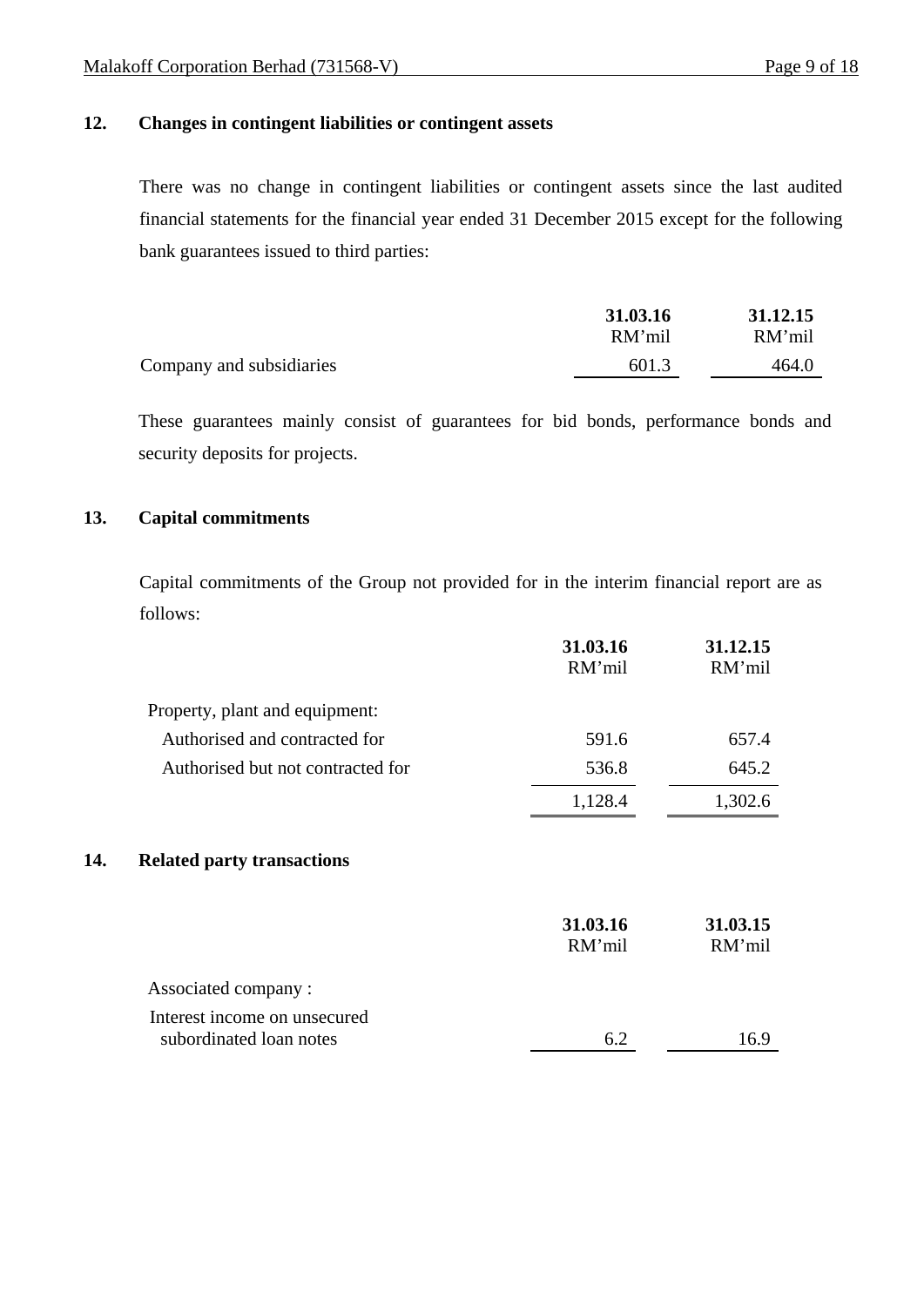# **Additional information required by the Bursa Securities Listing Requirements**

#### **15. Review of performance**

#### **Quarter 1, 2016 ("1Q16") vs Quarter 1, 2015 ("1Q15")**

The Group's revenue for 1Q16 was RM1,344.1 million, which is slightly lower than RM1,346.6 million recorded in 1Q15.

This was mainly due to lower revenue from Port Dickson Power Berhad as its PPA expired on 21 January 2016 while the PPA extension period started on 1 March 2016, offset by revenue contribution by Tanjung Bin Energy Sdn Bhd pursuant to the commencement of its operation on 21 March 2016.

The Group's profit before tax for 1Q16 was RM139.8 million, which is 20% lower than RM175.5 million recorded in 1Q15.

This was mainly due to higher maintenance costs and share of losses from our associates and JV, offset by lower forex losses and lower finance costs following the redemption of the unrated Junior Sukuk Musharakah.

#### **16. Variation of results against immediate preceding quarter**

# **Quarter 1, 2016 ("1Q16") vs Quarter 4, 2015 ("4Q15")**

The Group recorded a 18% lower profit before tax of RM139.8 million in the 1Q16 compared with RM170.0 million recorded in the 4015. This was mainly due to lower capacity income, higher forex loss and higher share of losses from our associates and JV.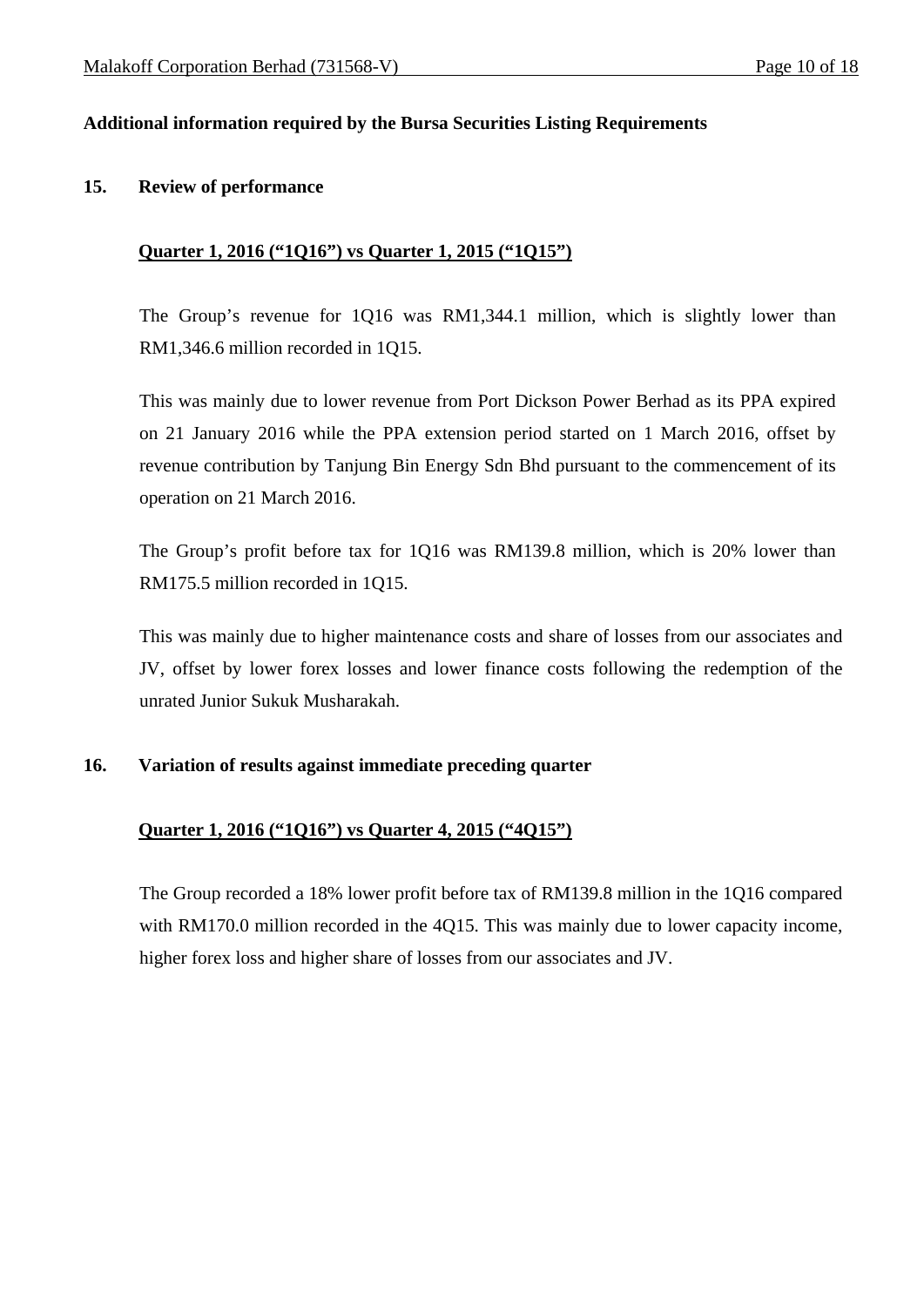#### **17. Current prospects**

 The Directors anticipate the challenging environment to persist over the medium term and given this challenging scenario, the Group is embarking on strategic initiatives to continue to be in a position to secure growth opportunities for the future. In light of the foregoing, the Directors remain cautiously optimistic on the performance of the Group for the financial year ending 31 December 2016.

The Group will focus on enhancing efficiencies throughout its operations, reducing operational costs and expects the results to remain positive due to the positive impact of the redemption of the Unrated Junior Sukuk Musharakah from the Initial Public Offering proceeds and the commencement of Tanjung Bin Energy power plant commercial operations date in March 2016.

#### **18. Profit before tax**

Profit before tax is stated after (crediting)/charging the following items:

|                                            | 3 months<br>ended<br>31.03.16<br>RM'mil | 3 months<br>ended<br>31.03.15<br>RM'mil | <b>Cumulative</b><br>3 months<br>ended<br>31.03.16<br>RM'mil | <b>Cumulative</b><br>3 months<br>ended<br>31.03.15<br>RM'mil |
|--------------------------------------------|-----------------------------------------|-----------------------------------------|--------------------------------------------------------------|--------------------------------------------------------------|
| Finance income                             | (38.3)                                  | (45.3)                                  | (38.3)                                                       | (45.3)                                                       |
| Finance cost                               | 190.1                                   | 214.4                                   | 190.1                                                        | 214.4                                                        |
| Depreciation<br>Amortisation of            | 172.5                                   | 147.9                                   | 172.5                                                        | 147.9                                                        |
| intangibles<br>Impairment<br>loss on trade | 126.4                                   | 133.5                                   | 126.4                                                        | 133.5                                                        |
| receivables                                | 0.1                                     | 3.3                                     | 0.1                                                          | 3.3                                                          |
| Net foreign<br>exchange loss               | 11.9                                    | 28.3                                    | 11.9                                                         | 28.3                                                         |

#### **19. Profit forecast or profit guarantee**

The Group did not issue any profit forecast or profit guarantee for the current quarter.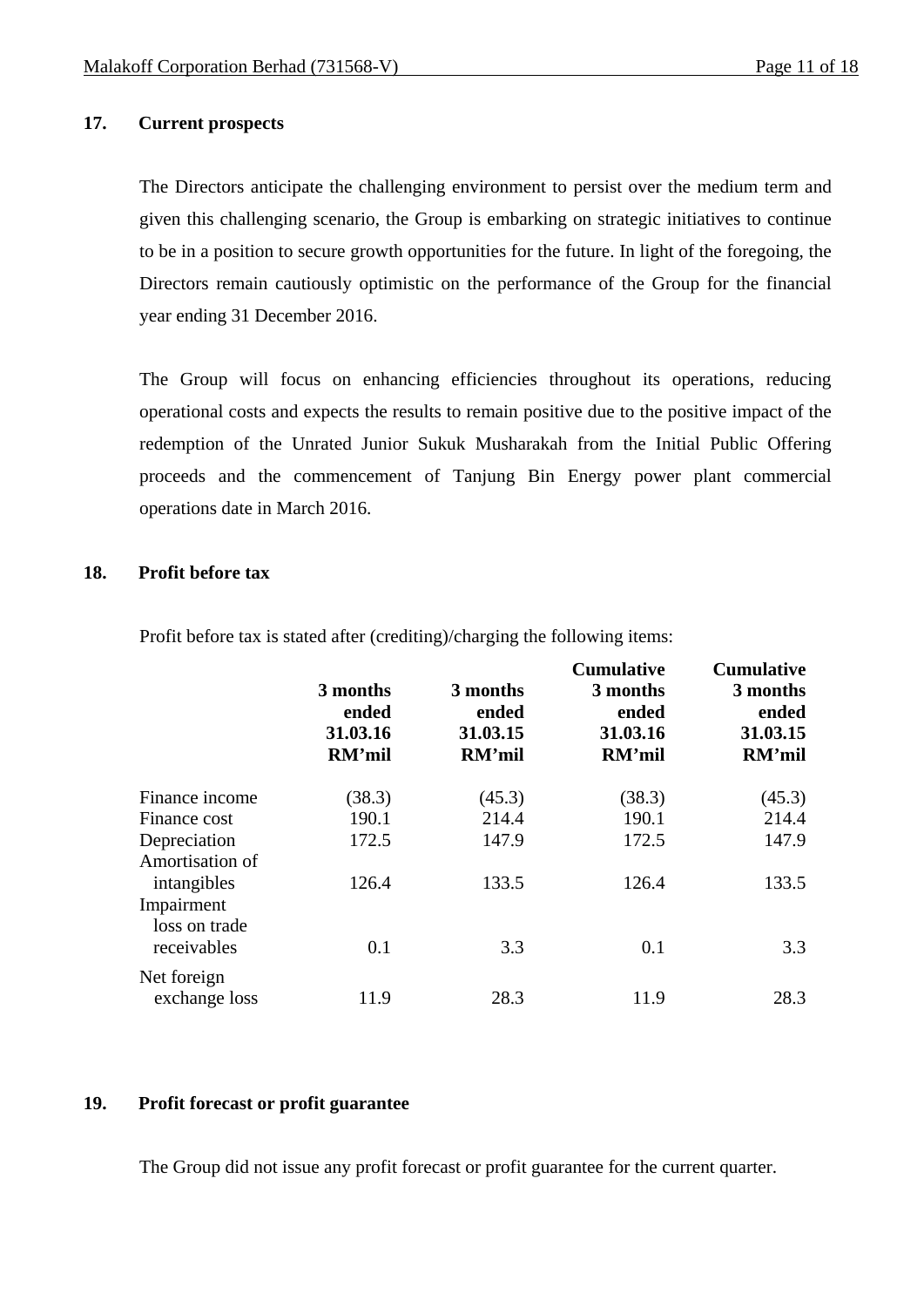# **20. Tax expense**

|                      |          |          | <b>Cumulative</b> | <b>Cumulative</b> |
|----------------------|----------|----------|-------------------|-------------------|
|                      | 3 months | 3 months | 3 months          | 3 months          |
|                      | ended    | ended    | ended             | ended             |
|                      | 31.03.16 | 31.03.15 | 31.03.16          | 31.03.15          |
|                      | RM'mil   | RM'mil   | RM'mil            | RM'mil            |
| Current tax expense  | 84.1     | 33.1     | 84.1              | 33.1              |
| Deferred tax expense | (43.8)   | 21.5     | (43.8)            | 21.5              |
| Total tax expense    | 40.3     | 54.6     | 40.3              | 54.6              |

The Group's effective tax rate for the current quarter and financial period were higher than the statutory income tax rate due to certain expenses which were not deductible for tax purposes.

# **21. Status of corporate proposals announced**

There was no corporate proposal announced and not completed as at 31 March 2016.

#### **22. Borrowings**

|                                       | 31.03.16<br>RM'mil | 31.12.15<br>RM'mil |
|---------------------------------------|--------------------|--------------------|
| Current                               |                    |                    |
| Secured<br>$\qquad \qquad -$          | 619.6              | 723.0              |
| Non-current                           |                    |                    |
| Secured<br>$\overline{\phantom{a}}$   | 15,210.2           | 15,268.4           |
| Unsecured<br>$\overline{\phantom{a}}$ | 1,394.6            | 1,356.1            |
|                                       | 16,604.8           | 16,624.5           |
|                                       |                    |                    |
|                                       | 17,224.4           | 17,347.5           |

The currency exposure pertaining to borrowings for the Group are as follows:-

|                                        | 31.03.16<br>RM'mil | 31.12.15<br>RM'mil |
|----------------------------------------|--------------------|--------------------|
| <b>Functional currency</b>             |                    |                    |
| RM<br>$\overline{\phantom{a}}$         | 14,963.5           | 14,953.3           |
| <b>AUD</b><br>$\overline{\phantom{a}}$ | 1,941.3            | 2,042.6            |
| <b>USD</b><br>$\overline{\phantom{a}}$ | 319.6              | 351.6              |
|                                        |                    |                    |
|                                        | 17,224.4           | 17,347.5           |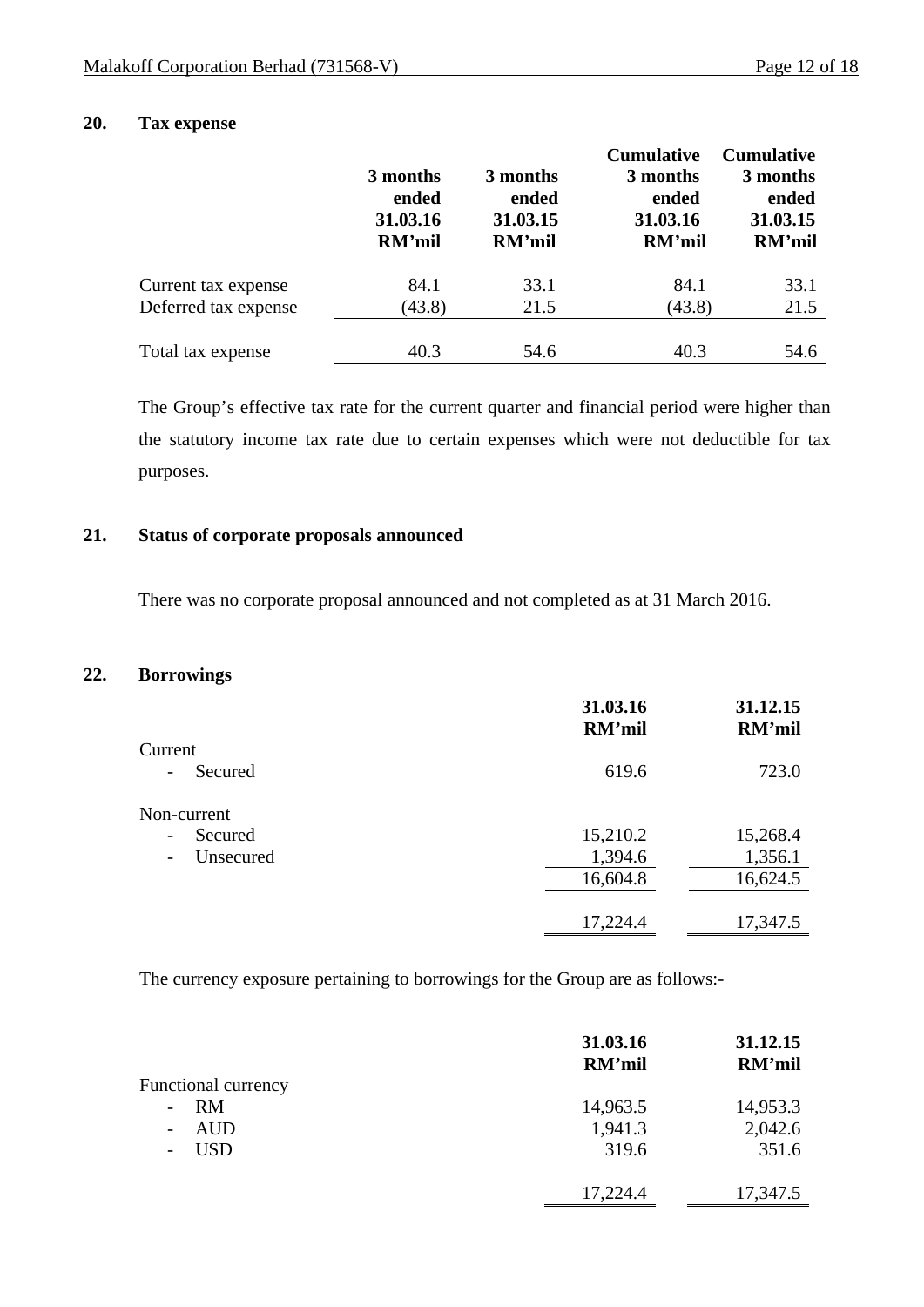#### **23. Realised and unrealised profit/(losses) disclosure**

The retained profits as at 31 March 2016 is analysed as follows:-

| 31.03.16  | 31.12.15<br>RM'mil |
|-----------|--------------------|
|           |                    |
| 7,951.7   | 7,807.4            |
| (984.8)   | (979.2)            |
| 6,966.9   | 6,828.2            |
|           |                    |
| 118.5     | 174.9              |
| (35.1)    | (41.1)             |
| 83.4      | 133.8              |
|           |                    |
| (12.7)    | (8.7)              |
|           |                    |
| 7,037.6   | 6,953.3            |
| (6,879.8) | (6,879.6)          |
| 157.8     | 73.7               |
|           | RM'mil             |

# **24. Changes in material litigation**

There was no material litigation, including the status of material litigation in respect of the Group other than the following:

*(i) Proceedings by the Public Prosecutor of Algeria against Almiyah Attilemcania SPA ("AAS")* 

On 4 September 2014, a joint venture of the Group, AAS, was charged in the Court of Ghazouet ("Court") in the district of Tlemcen, Algeria, for an alleged breach of foreign exchange regulations concerning a sum of USD26.9 million. The Group holds an indirect effective interest of 35.7% in AAS via Tlemcen Desalination Investment Company SAS ("TDIC"), an indirect subsidiary of Malakoff International Limited.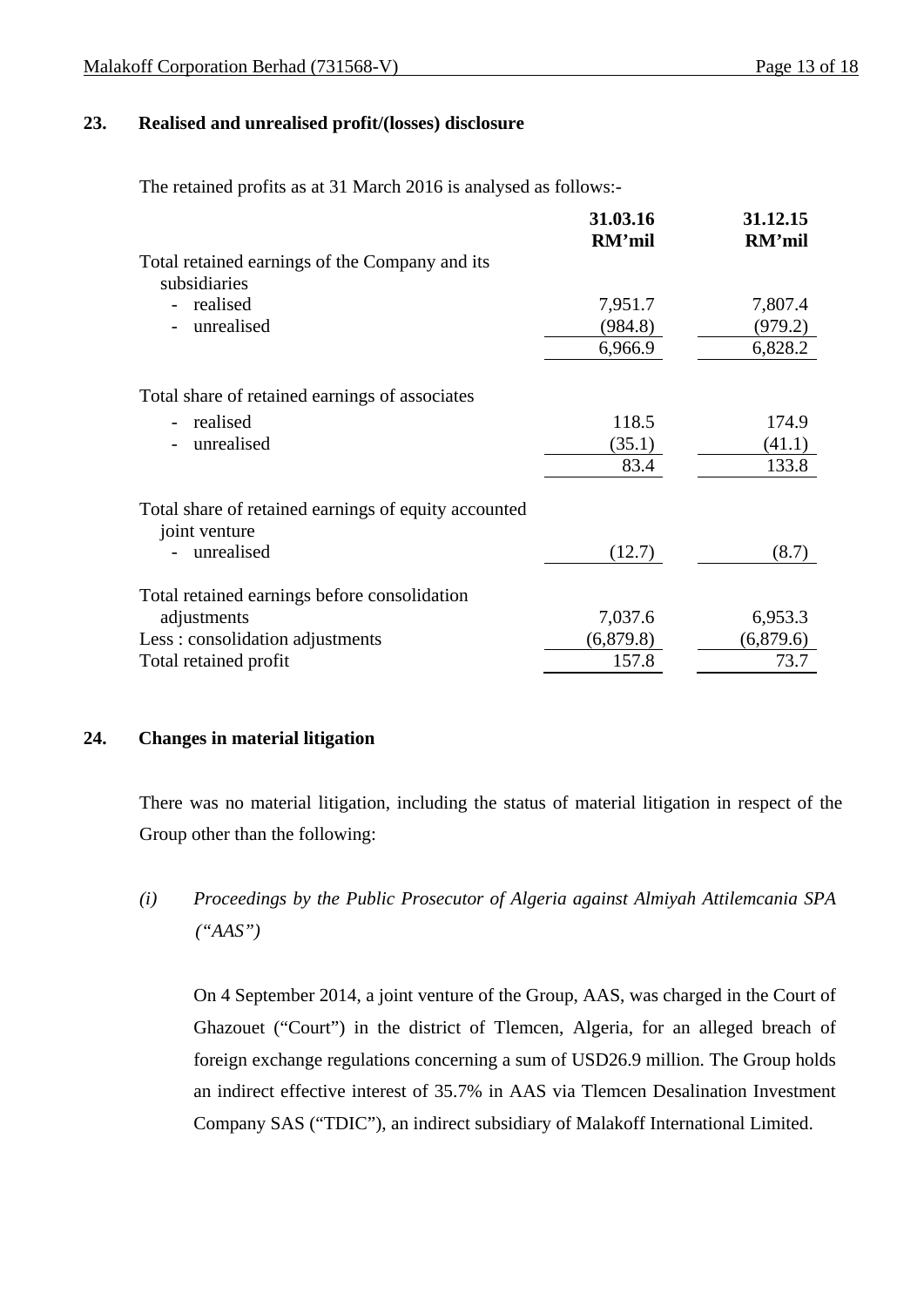During the financial year 2009, it was discovered that there was a considerable gap between the value of the delivered equipment received as per the invoices declared to the customs and the value of the milestone payments made by AAS to the supplier cum contractor ("Invoice Gap"). AAS wrote to the supplier cum contractor requesting for clarifications as they are responsible to resolve tax and customs issues. The Invoice Gap however was not resolved by the supplier cum contractor and the Algerian Customs then initiated investigations and thereafter a charge was brought against AAS regarding foreign exchange regulation offences and the flow of capital to and from overseas.

The Court had on 24 December 2014 convicted AAS and had subsequently imposed a penalty of DZD3,929,038,151 (approximately RM148.3 million at the exchange rate of RM1: DZD26.5) ("Penalty"). The Group's liability arising from the Penalty, in proportion to the Group's 35.7% effective interest in AAS via TDIC, which may impact the profit of the Group, amounts to DZD1,402,666,620 (approximately RM52.9 million). The court of appeal upheld the decision and the Penalty imposed by the Court on 2 March 2016. AAS has eight (8) days from the date of the official notification from court of appeal to file appeal to Supreme Court. AAS has yet to receive any official notification from the court of appeal to date.

Notwithstanding the decision of the Court, AAS has been advised by its solicitor, Maitre Hadjer Becha an attorney admitted to the Algerian Supreme Court, that the Penalty would not be enforced until the exhaustion of all rights to appeal by AAS in respect of the proceedings.

*(ii) Request for arbitration proceedings by International Water Treatment LLC ("IWT") and Muscat City Desalination Company SAOC ("MCDC")* 

The arbitration arose pursuant to an Engineering Procurement and Commissioning ("EPC") contract dated 10 April 2014 in relation to the Al Ghubrah IWP ("Al Ghubrah EPC Contract"). Under the Al Ghubrah EPC Contract, MCDC is the owner of the works to be constructed and IWT is the contractor.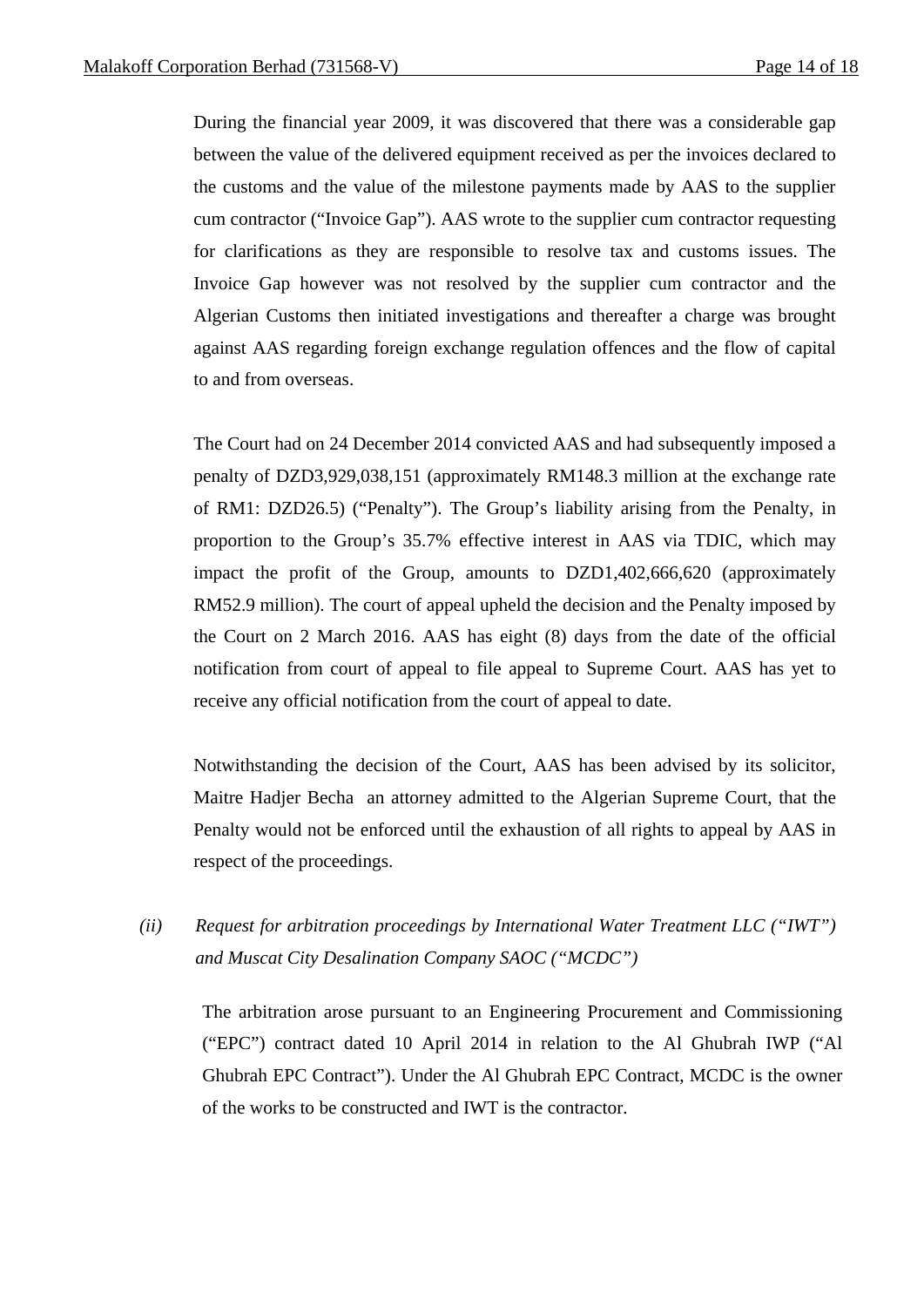The arbitration commenced on 2 October 2014, when IWT filed a request for arbitration with the London Court of International Arbitration ("LCIA"), alleging the following claims:

- i) IWT has sought to challenge the delay liquidated damages clause under the Al Ghubrah EPC Contract ("LD Clause") on the bases that it is a "penalty", and is therefore unenforceable; and
- ii) failing MCDC's ability to provide IWT with an extension of time, IWT is entitled to complete within a reasonable period of time.

However, IWT has failed to particularise the grounds on which its claims are based in the arbitration. MCDC has filed a response to request for arbitration on 30 October 2014, defending its position as to the enforceability of the LD Clause and has required IWT to further particularise its claims. A tribunal was appointed by the LCIA on 13 February 2015 and a procedural hearing took place on 14 May 2015. A revised procedural timetable for the arbitration has been agreed and the main evidential hearing had been conducted from 24 April 2016 – 27 April 2016. The tribunal had further directed parties to submit closing statement by 12 May 2016 and reply to the closing statement by 23 May 2016, if any.

*(iii) Litigation action initiated by Tanjung Bin Power Sdn Bhd ("TBP") against IHI Corporation Japan, ISHI Power Sdn Bhd and IHI Power Systems (M) Sdn Bhd* 

TBP, a subsidiary of the Malakoff Corporation Berhad, commenced proceeding before the Malaysia High Court on 2 December 2015 against the following three (3) Defendants:

- IHI Corporation Japan ("IHI")
- ISHI Power Sdn. Bhd. ("ISHI")
- IHI Power Systems (M) Sdn. Bhd. ("IPSM")

The total amount claimed is RM782,023,406 (excluding interest and costs) under 8 different heads. TBP is seeking damages from IHI, ISHI and IPSM for breaches of the duty of care, which they individually and/or collectively owed to TBP.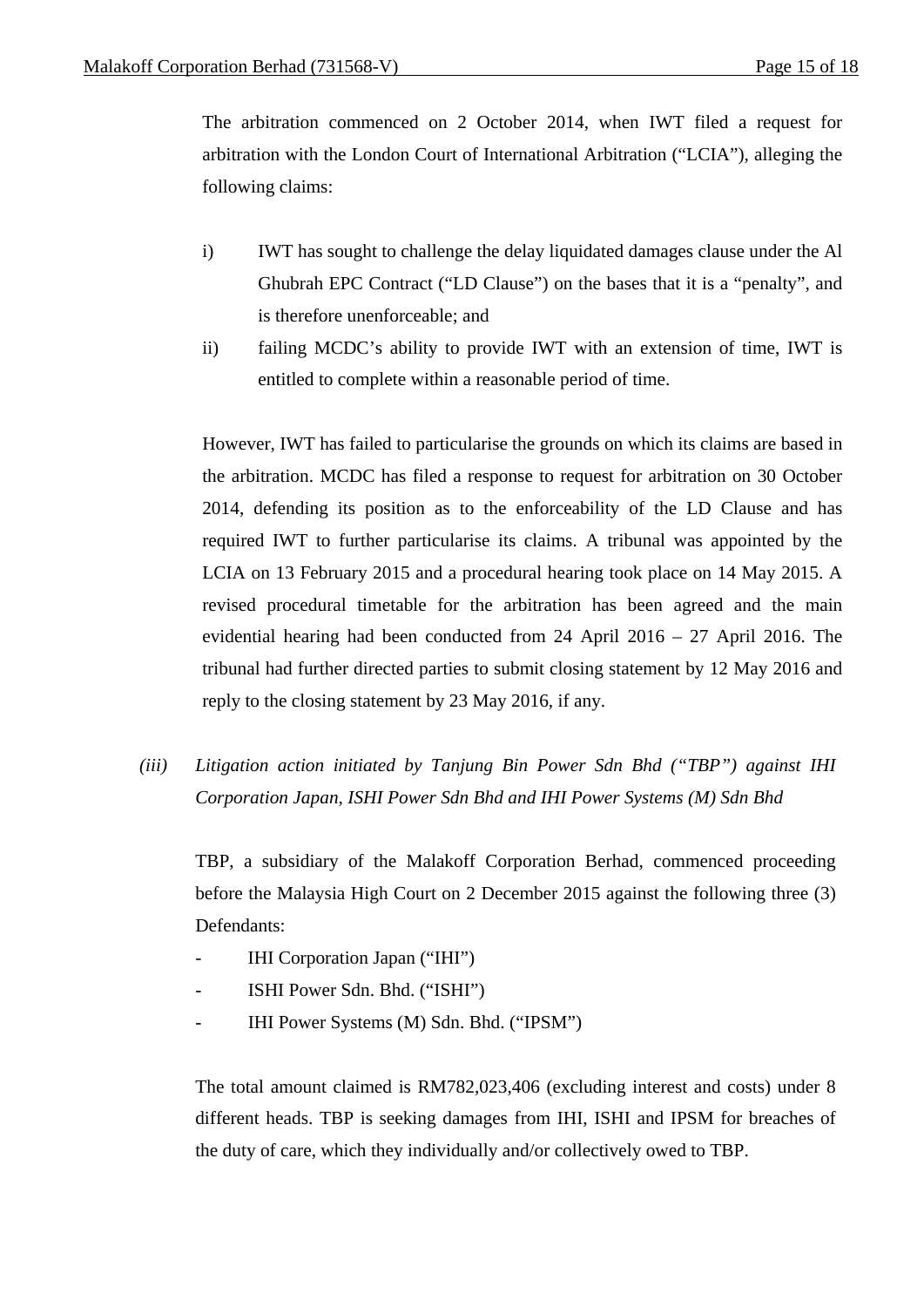The claims against the separate Defendants are made under separate heads and the amounts claimed vary. The total amount claimed, though quantified as above, is estimated and therefore subject to change.

The claims includes relief sought from the court for TBP's loss and damage, including the costs of repairs and replacement, and economic losses such as in relation to available capacity payments and daily utilisation payments. TBP has also claimed for interest as well as costs.

The Defendants have entered appearances and their respective defenses. They have also each filed an application to strike out the actions against TBP. Parties attended court on 18 March 2016 to obtain further directions from court. The court issued the timeline for parties to file the respective affidavits in respect of application to strike out and set the hearing of the striking out application to be on 21 July 2016. The main suit is fixed for trial from 13-15 September 2016 and from 26-27 September 2016.

#### **25. Dividend Payable**

No dividend has been recommended by the Directors in respect of the current quarter ended 31 March 2016.

A final single-tier dividend in respect of the financial year ended 31 December 2015 of 2 sen per ordinary shares amounting to RM100,000,000 which was approved during the Annual General Meeting is payable on 27 May 2016.

In the corresponding quarter ended 31 March 2015, the Directors recommended a single-tier interim ordinary dividend of approximately 3 sen per ordinary share on 5,000,000 ordinary shares of RM0.10 each totalling RM150,000,000. The dividend was paid on 8 July 2015.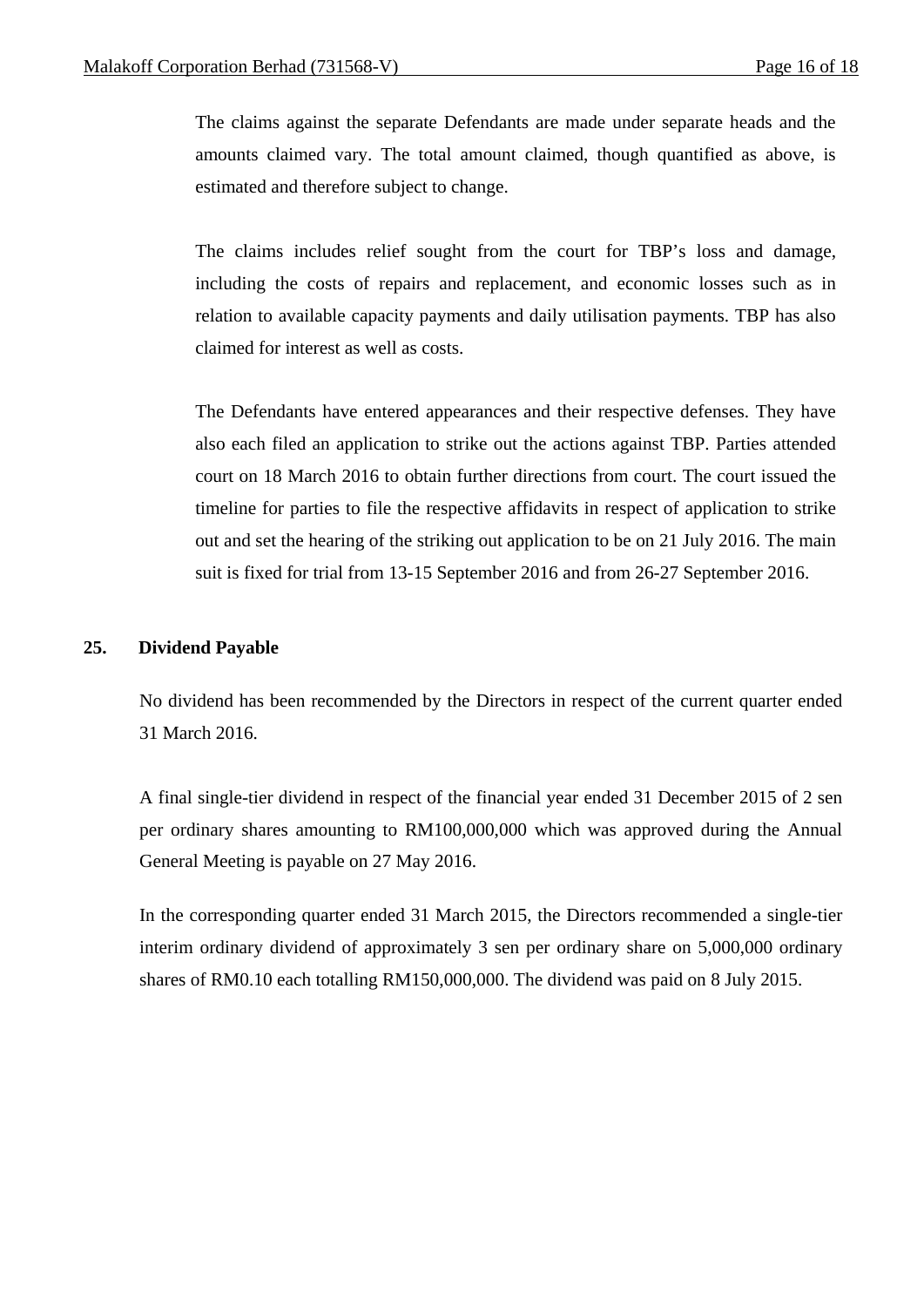# **26. Earnings per ordinary share**

Basic Earnings Per Ordinary Share

|                                                                               | 3 months<br>ended<br>31.03.16 | 3 months<br>ended<br>31.03.15 | <b>Cumulative</b><br>3 months<br>ended<br>31.03.16 | <b>Cumulative</b><br>3 months<br>ended<br>31.03.15 |
|-------------------------------------------------------------------------------|-------------------------------|-------------------------------|----------------------------------------------------|----------------------------------------------------|
| Profit for the period<br>attributable to owners<br>of the Company<br>(RM'mil) | 84.1                          | 103.9                         | 84.1                                               | 103.9                                              |
| Weighted average<br>number of ordinary<br>shares ('mil)                       | 5,000.0                       | 3,582.1                       | 5,000.0                                            | 3,582.1                                            |
| Basic earnings per<br>ordinary share (sen)                                    | 1.68                          | 2.90                          | 1.68                                               | 2.90                                               |
| <b>Diluted Earnings Per Ordinary Share</b>                                    |                               |                               |                                                    |                                                    |
| Profit for the period<br>attributable to owners<br>of the Company<br>(RM'mil) | 84.1                          | 103.9                         | 84.1                                               | 103.9                                              |
| Weighted average<br>number of ordinary<br>shares ('mil)                       | 5,000.0                       | 4,000.0                       | 5,000.0                                            | 4,000.0                                            |
| Diluted earnings per<br>ordinary share (sen)                                  | 1.68                          | 2.60                          | 1.68                                               | 2.60                                               |